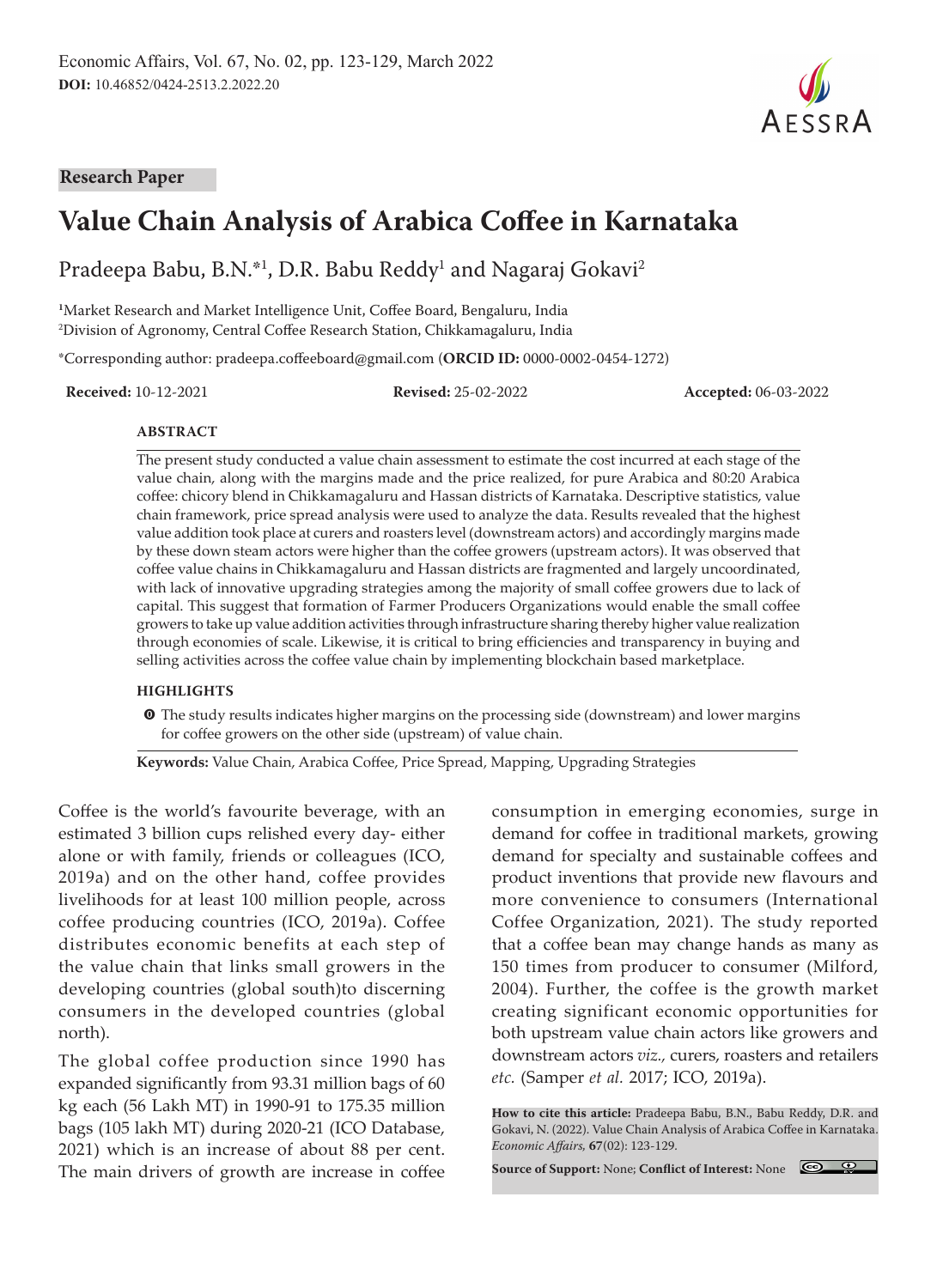However, coffee production growth is challenged by weather uncertainties and buyer-driven supply chain. The coffee production responds to weather conditions and can vary greatly from year to year due to highly variable yields. Further, the coffee production is also highly sensitive to climate change. Climate change is likely to impact the area suitable for coffee production in the longterm. The research studies predicted that, global warming and rising temperatures will reduce the area suitable for growing coffee by up to 50 percent by 2050 either directly due to heat and moisture loss, or indirectly through an increase in pests and diseases associated with climatic change. Another study predicted that, in case of Robusta coffee, for every one Degree Celsius increase over the optimal range (20.5 degree Celsius), yields decrease by 14 per cent<sup>1</sup>. India is no exception to it, during the last five years in a row (2016-17 to 2020-21), the coffee production in traditional coffee growing areas has been affected by unfavourable weather conditions like erratic blossom showers, drought and abnormally heavy rainfall (Coffee Board, 2021). The coffee growing areas of Karnataka and Kerala were hit by heavy downpour, floods and landslides with an excess rainfall leading to significant losses to standing coffee crop and floods/ landslides uprooted coffee plantations resulting in significant damage to the standing crop in the form of premature fruit and fungal diseases. Added to this the coffee prices are highly volatile (Coffee Board, 2021). As per the International Coffee organization, the annual average of the International Coffee Organization composite indicator price declined by 52 percent to 100.52 US cents/lb in 2020 compared to annual average composite indicator price of 210.39 US cents/lb during 2011. The International Coffee Organization (2020) reported that, market disequilibrium due to surplus production during the last five years is main driver contributing to the low prices. Further, the COVID-19 pandemic continues to put pressure on the global economy and greatly limits out-of-home coffee consumption.

On the other hand, the profitability of the coffee sector and its growth potential have led to consolidation among the downstream actors of the value chain especially among the roasters and retailers. Total

coffee industry revenues are valued at USD 220 billion annually (ICO, 2020), but, the producing countries earn just USD 20 billion through exports annually which is less than 10 percent of the total retail value of the coffee industry (USD 220 billion). Thus, it is evident that, substantial value in the coffee value chain is captured by the downstream actors which is the main cause of concerns about the distribution of gains and inclusiveness in the coffee value chain. Earlier studies (Achoth, 2005; Bhavya, 2011; Chengappa *et al.* 2014; Pradeepa *et al.* 2019) have revealed the problems of lengthy value chains with large number of intermediaries that have resulted in lower prices received by the coffee growers in Karnataka State. Added to this, Indian Arabica coffee farmers suffered due to high incidence of pests and diseases such as white stem borer and leaf rust. Further, the volatile coffee prices exacerbated farmers' problems and making the future of the Arabica coffee production more uncertain in the state. Against this backdrop, the present study was undertaken to examine the share of each actor in the Arabica coffee value chain and to identify the potential strategy of up-gradation for small coffee growers.

# **MATERIALS AND METHODS**

## **Data and sampling design**

The study used quantitative data pertaining to cost of production, processing and marketing practices collected for Chikkamagaluru and Hassan districts of Karnataka with a total sample size of 75 comprising with 60 coffee growers, five curers, five roasters and five retailers.

The value chain framework helps in understanding the various actors involved in the value chain and relationship between them and which also demonstrates how coffee moves from production, processing, retailing and to final consumer. However, the present study is limited to four major actors *viz.,*  growers, curers, domestic roasters and retailers.

#### **Analysis of the data**

The data collected from coffee growers subjected for simple descriptive statistics like averages and percentages. The technical aspects include the cost <sup>1</sup>https://www.beanscenemag.com.au/robusta-coffee-sensitive-cli- of production, marketing costs and price spread.

mate-change/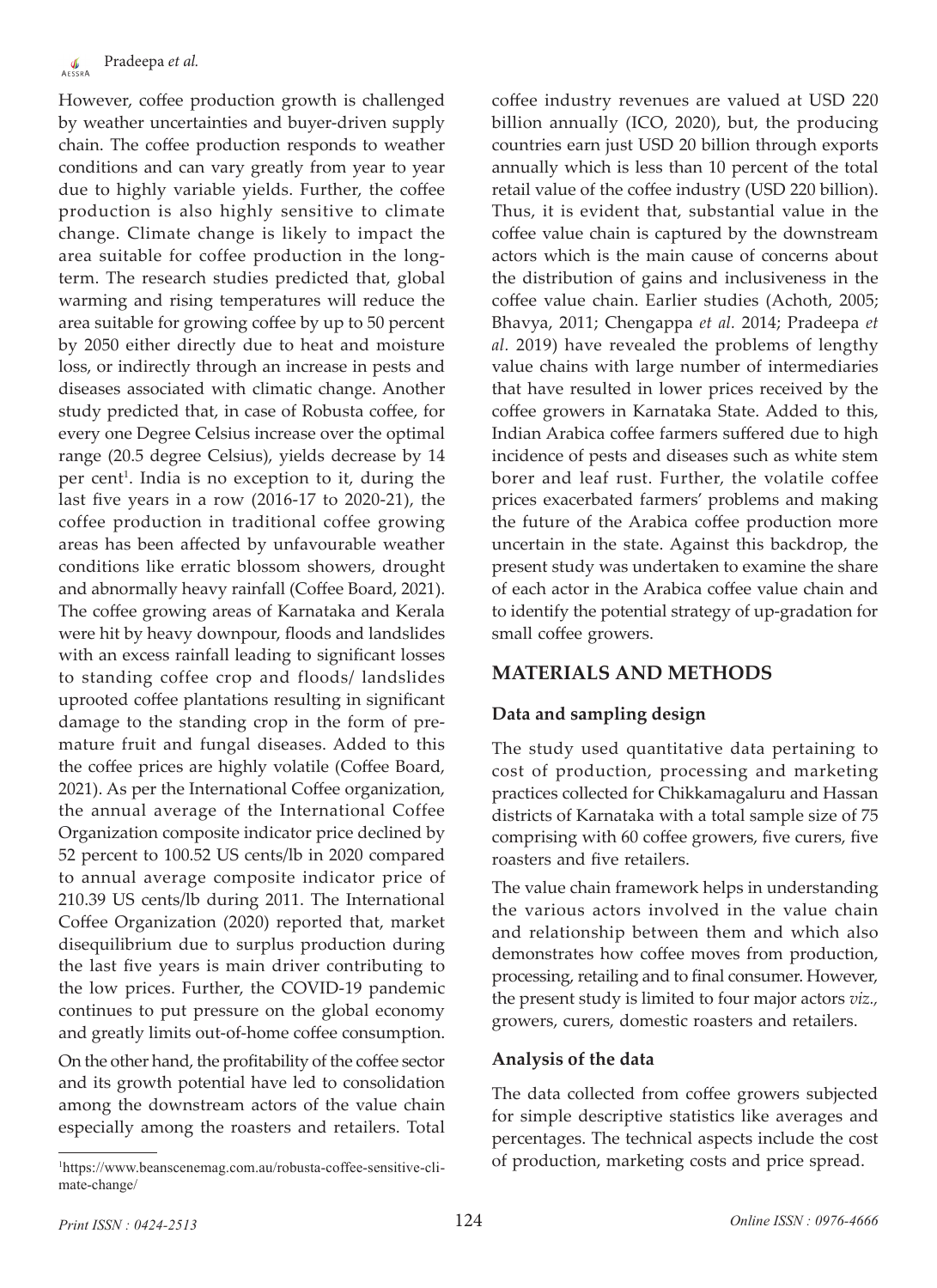AESSRA





**Fig. 1:** ICO Composite Indicator Price during 2011 to 20220

Price spread  $=$  Pc  $-$  Pp

Where,

Pc- Price paid by the consumer

Pp- Price received by the producer

#### **Value chain framework**

The identification of the actors and mapping of the actors in Arabica coffee value chain is carried out based on field survey and same has been prepared and presented below. Arabica coffee at the estate level is processed either by wet or dry method. The coffee processed by dry method is called cherry coffee and the coffee processed by wet method is known as parchment coffee. In India wet processing method is largely employed for Arabica coffee, about 80 percent of Arabica coffees is wet processed. Hence, Arabica parchment is considered for value chain analysis. The coffee value chain mainly constitutes of growers, curers, roasters, exporters and retailers. Farmers harvest coffee beans and hours after being harvested from the estate, primary processing is done immediately. Coffee farmers then sell coffee to curers or agents of curers either as cherry or parchment at farm gate. At curing works, peeler cum polisher is used to mill the Arabica parchment coffee. The peeler is used to peel the dried parchment layer of parchment coffee and polisher removes silver skin. Further, the coffee beans are sorted based on the size, shape, density, and colour which will enable to carry out the most uniform roasting and better cup. Then the curers will sell the clean and graded coffee beans either to coffee roasters for domestic consumption or to exporters for the overseas market. The roasters roast and grind the beans and sell coffee powder and roasted beans to retailers in the domestic market.



**Fig. 2:** Domestic Coffee Value Chain

## **RESULTS AND DISCUSSION**

#### **Estimated Cost of Production for Arabica coffee**

The average cost incurred on various items to maintain the Arabica coffee plantation in a year is worked out. The variable cost includes cost incurred on fertilizers including FYM, shade regulation, weeding, bush management, soil management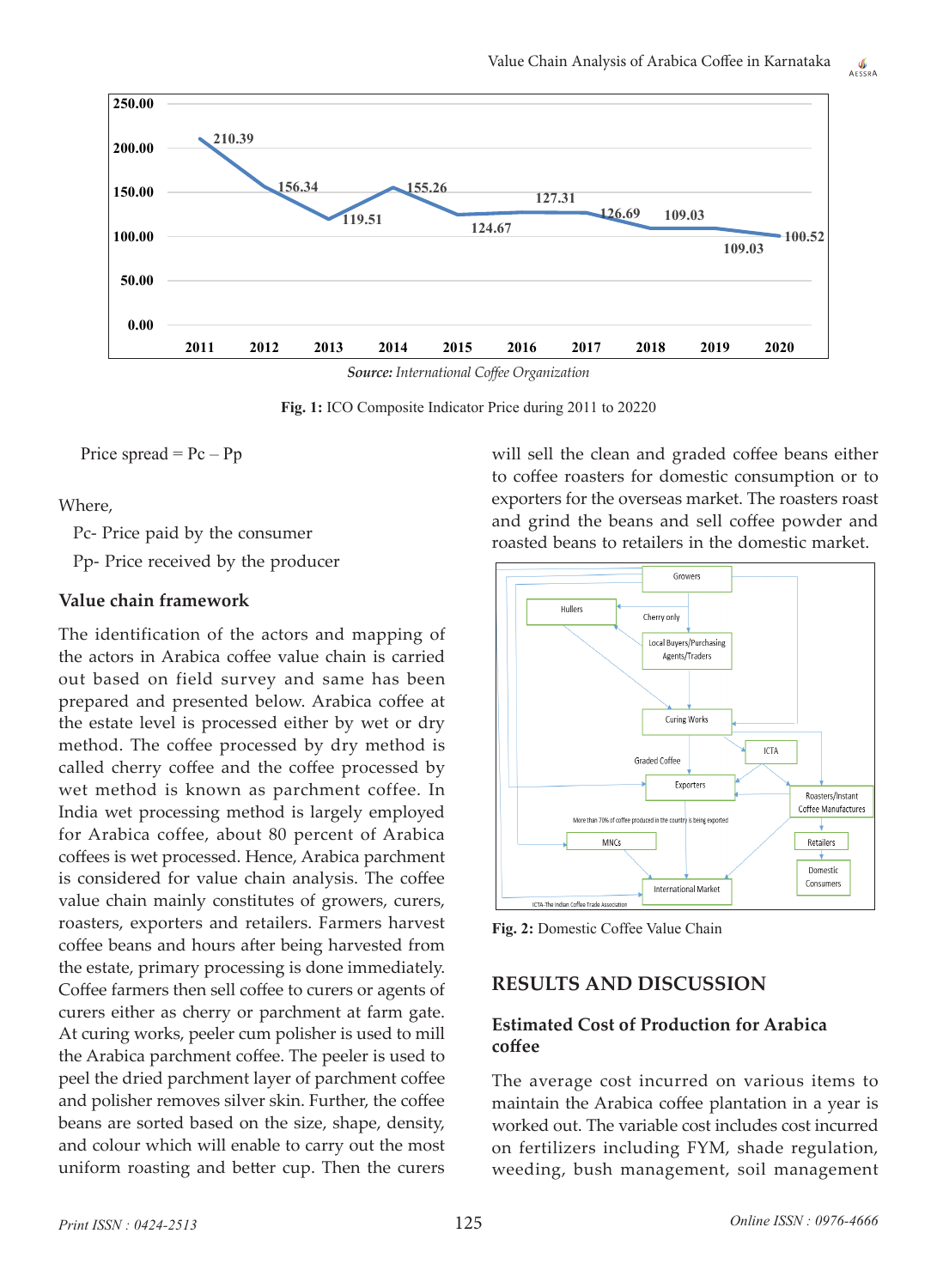(cradle pits renovation lime application), supply planting, pest/ disease management, harvesting, processing and irrigation *etc.,* most of these costs are incurred annually.

The average total variable cost incurred by Arabica coffee growers is  $\bar{\bar{\xi}}$  80,179 per acre (Table 1). Out the total variable costs, labour cost accounted for the maximum share of  $\bar{\bar{\xi}}$  57,460 (around 72%) which is mainly due to the labour cost incurred on shade regulation, bush management, harvesting, soil management, fencing which were usually do not demand any material inputs. The major components of labour costs were bush management cost (including removal of the loose scaly bark of the main stem & stem swabbing) and harvesting cost, which was worked out to be  $\bar{\tau}$  10,540 and  $\bar{\xi}$  10,200, respectively.

The share of input cost in the total variable cost is about 28 per cent ( $\bar{\xi}$  22,719). Cost incurred on fertilizers (including FYM) is the major expenditure among the input cost which is estimated to be  $\bar{\xi}$  11,629 followed by cost incurred on pest/disease management  $\bar{\tau}$  4,772 as incidence of pest and disease being higher in Arabica plantations. Growers are increasingly irrigating for blossom and backing showers even in case of Arabica, as rainfall is erratic which again adds to the cost. The estimated cost of production was  $\bar{\mathfrak{g}}$  186/kg ( $\bar{\mathfrak{g}}$  80,179/acre at an average Arabica Parchment yield of about 432 kg/ acre).

## **Arabica Coffee Value Chain Analysis**

Two major cases have been taken to examine the

price spread across the major actors in the value chain. The cost incurred by each actor a teach stage of the Arabica coffee value chain, along with the price realized and the margins made, for pure Arabica coffee and Arabica: chicory blend (80:20) were estimated. The estimated cost incurred by the producer for Arabica parchment coffee is  $\bar{\tau}$  186/kg and the selling price is that of parchment is  $\bar{\mathfrak{g}}$  202/ kg. Margin made by the coffee grower is estimated at  $\bar{\tau}$  16/kg of parchment. Since, the out turn from Arabica Parchment to clean coffee is 80 percent, the Curer needs to procure 1.20 kg of parchment coffee in order to get one kilogram of clean coffee. Accordingly, the procurement cost of  $\bar{\tau}$  202/kg of parchment coffee and out turn losses of  $\bar{z}$  40/kg has been considered for the analysis at the curers level.

In addition, curers are incurring a cost of  $\bar{\bar{\xi}}$  4/kg and  $\bar{\tau}$  3/kg toward value addition and logistics, respectively. Thus, the total costs of the Curer include procurement cost ( $\bar{\bar{\mathcal{E}}}$  202/kg), Out turn losses  $(\bar{\mathfrak{F}} 40/kg)$ , cost of value addition  $(\bar{\mathfrak{F}} 4/kg)$  and the logistic costs ( $\bar{\tau}$  3/kg), which makes the total cost  $\bar{\xi}$  249/kg. The Curer then sells the clean Arabica coffee at an average price of  $\bar{\tau}$  273/kg. The estimated margin at curer level is  $\bar{\tau}$  24/kg of clean coffee.

Similarly, in order to get one kilogram of roast and ground coffee, roasters need to procure about 1.20 kg of green coffee, thus cost of procurement is  $\bar{\mathfrak{g}}$  273/ kg of green coffee and out turn losses of  $\bar{z}$  55/kg. The additional cost incurred towards value addition is  $\bar{\bar{\xi}}$  16/kg and cost of logistics, packing and branding is  $\bar{\xi}$  38/kg. The total cost incurred by roaster is

|                                           | Labour                              | Labour cost | Input cost                        | <b>Total cost</b> |
|-------------------------------------------|-------------------------------------|-------------|-----------------------------------|-------------------|
| <b>Particulars</b>                        | (7/Acre)<br>(Man Days)<br>(7/accre) |             | $(\overline{\zeta}/\text{Accre})$ |                   |
| Fertilizer including FYM                  | 12                                  | 4080        | 11629                             | 15709             |
| Shade regulation                          | 23                                  | 7820        |                                   | 7820              |
| Weeding                                   | 24                                  | 8160        |                                   | 8160              |
| Bush management (pruning + desukering)    | 31                                  | 10540       |                                   | 10540             |
| Soil Management (Cradle pits renovation + |                                     | 5780        |                                   |                   |
| lime application) + supply planting)      |                                     |             | 1136                              | 6916              |
| Pest/disease management                   | 20                                  | 6800        | 4772                              | 11572             |
| Harvesting                                | 30                                  | 10200       |                                   | 10200             |
| Processing                                | 4                                   | 1360        | 1409                              | 2769              |
| Irrigation                                | 5                                   | 1700        | 2230                              | 3930              |
| Miscellaneous                             | 3                                   | 1020        | 1543                              | 2563              |
| Total variable cost                       | 169                                 | 57,460      | 22,719                            | 80,179            |
| $%$ share in total cost                   |                                     | 72          | 28                                | 100               |

**Table 1:** Cost of Cultivation of Arabica coffee  $(\overline{\zeta})$ Acre)

*Note: 1. For the purpose of above calculation, wage rate of* ` *340/man day is considered.*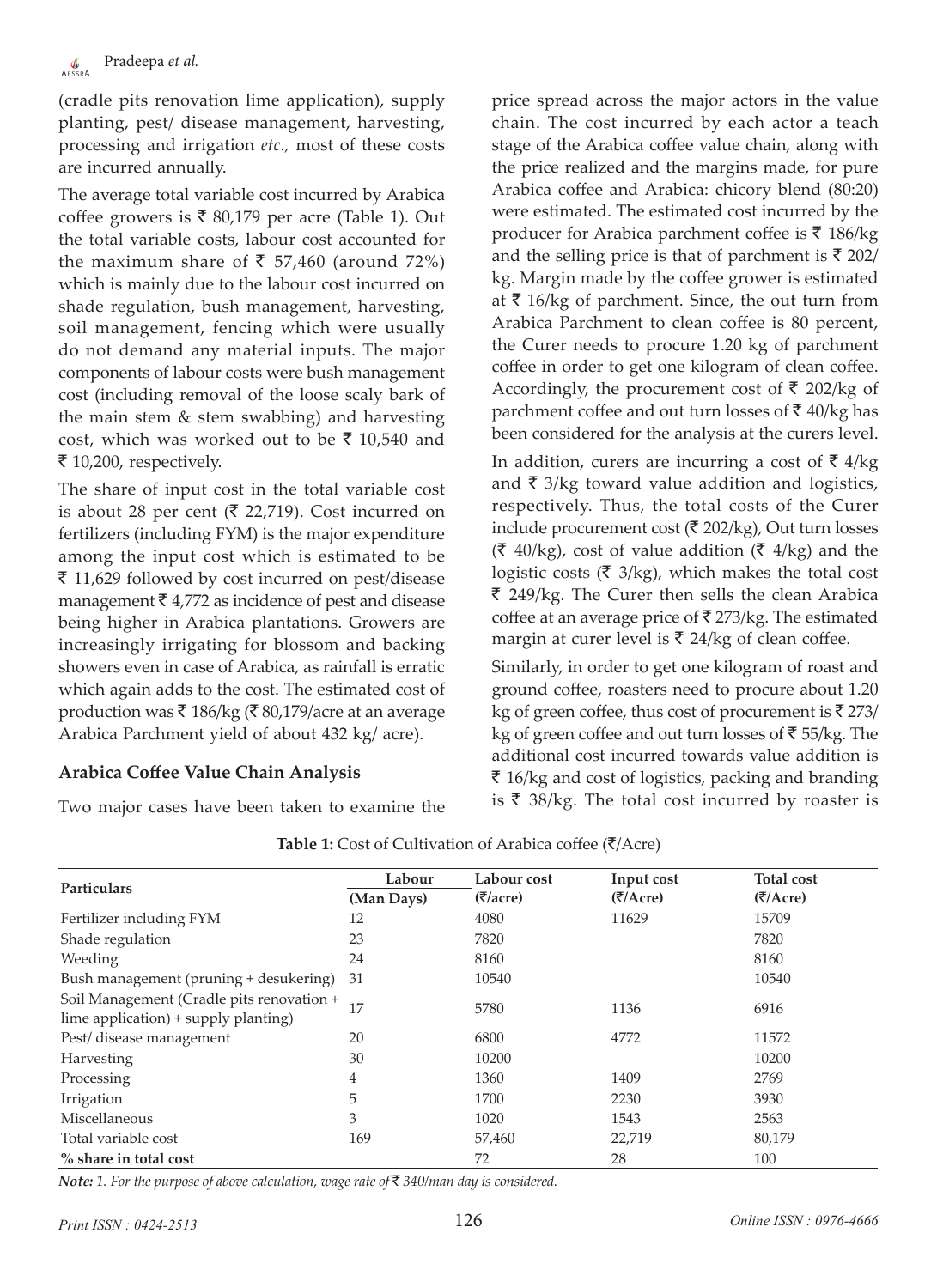$\bar{\tau}$  382/kg and the roaster sells roast and ground coffee at an average price of  $\bar{\bar{\xi}}$  570/kg. At the Roasters level, the estimated margin is  $\bar{\tau}$  188/kg of pure roast & ground coffee.

The retailer procurement price is considered as the roaster's selling price and GST which is estimated at  $\bar{\tau}$  600/kg of Roast & ground coffee. Other variable costs *viz.*, milk, sugar, labour etc, is estimated at  $\bar{\tau}$  9/ kg. Further, it has been assumed that, a cup of coffee (120 ml) requires 12.5 grams of coffee powder. The average cost per cup of pure coffee is estimated at ₹ 16.50 and its selling price is ₹ 25/cup, accordingly, the total estimated margin at the retailer level is  $\bar{\tau}$ 850/kg of pure coffee.

In the case of coffee-chicory blend (80:20-coffee: chicory), it has been assumed that, a cup of coffee (120 ml) has 10 grams of coffee powder and two grams of chicory. The average procurement cost of chicory for roasters is  $\bar{\tau}$  70/kg. The cost of procurement of coffee for the roaster is  $\bar{\tau}$  273/kg including out turn losses as one kilogram of green coffee gives 800 grams of roast and ground coffee. Average selling price of an 80:20 coffee: chicory blend is  $\bar{\tau}$  540/kg. Thus, the cost of procurement of coffee-chicory blend is  $\bar{\tau}$  570/kg including GST. The estimated cost per cup of coffee-chicory blend (80:20) is estimated at  $\bar{\tau}$  14.70 and its selling price  $\bar{\tau}$  25/cup, accordingly, the total estimated margin at the retailer level is  $\bar{\tau}$  1,030/kg of coffee-chicory

Value Chain Analysis of Arabica Coffee in Karnataka AFSSPA

blend (80:20). Table 2 and Table 3, shows that, margins made by roasters in case of Coffee -Chicory blend ( $\bar{\tau}$  199/kg) is higher than the pure coffee  $(\bar{\bar{\zeta}} 188/kg)$ . It is also noted that, Coffee -Chicory blend will give more profits to the retailers  $(\bar{\mathbf{\mathsf{z}}}\; 1.030)$ kg) than the pure coffee ( $\bar{\xi}$  850/kg) considering the cost of milk, sugar, labour and other variable costs remains same  $(\bar{\mathbf{\zeta}} 9/kg)$ . Chicory is a low-cost additive that is mixed with coffee by roasters to increase the profit margin and it further helps in costs reduction and improve the cup economics at retailer level.

The Arabica coffee value chain analysis showed that there is huge difference in the prices obtained from the producer at the farm gate level to the retail prices at the consuming centres. It is clear from the Table 2 and 3, as the coffee moves from grower to each level of actor, there is certain amount of value added to it and the margin received also increases However, the profit margin received by the coffee grower is very low. Hence, there is scope for the coffee farmer to move up in the value chain to realize better returns.

#### **Upgrading strategies for improving the coffee farmers share in consumer rupee**

Upgrading refers to the joint improvement of value chain by private enterprises and their associations (Andreas Springer-Heinze, 2008). The upgrading

| Value chain actor | Cost components                                             | Cost<br>(₹/kg)                 | Selling price<br>$(\overline{\zeta}/kg)$ | <b>Margins</b><br>(₹/kg) |
|-------------------|-------------------------------------------------------------|--------------------------------|------------------------------------------|--------------------------|
| Grower            | Cost of production                                          | 186                            | 202                                      | 16                       |
| Curer             | Purchase cost                                               | 202                            |                                          |                          |
|                   | Value addition (curing)                                     | 4                              |                                          |                          |
|                   | Transportation + storage                                    | 3                              | 273                                      | 24                       |
|                   | Out turn losses                                             | 40                             |                                          |                          |
|                   | Total cost                                                  | 249                            |                                          |                          |
| Roaster           | Purchase cost                                               | 273                            |                                          |                          |
|                   | Value addition cost (Roasting and grinding)                 | 16                             |                                          |                          |
|                   | Transportation + storage + packaging + branding             | 38                             | 570                                      | 188                      |
|                   | Out turn losses                                             | 55                             |                                          |                          |
|                   | Total cost                                                  | 382                            |                                          |                          |
| Retailer          | Purchase cost (including GST)                               | 600                            |                                          | ₹8.50 per                |
|                   | Cost of coffee cup (1.25 kg gives 100 Cups of 120 ml, 1 cup | 7.50                           |                                          |                          |
|                   | of coffee contains approx. 12.5 grams of coffee powder)     |                                | ₹25/cup for                              |                          |
|                   | Cost of milk $+$ sugar $+$ labour $+$ others                | 100 cups 2500<br>9.00<br>16.50 |                                          | cup ₹850<br>per kg       |
|                   | Total Cost per cup of coffee (120 ml)                       |                                |                                          |                          |
|                   | For 100 cups                                                | 1650                           |                                          |                          |

**Table 2:** Price Spread in the Value Chain -Pure Coffee (Arabica Plantation)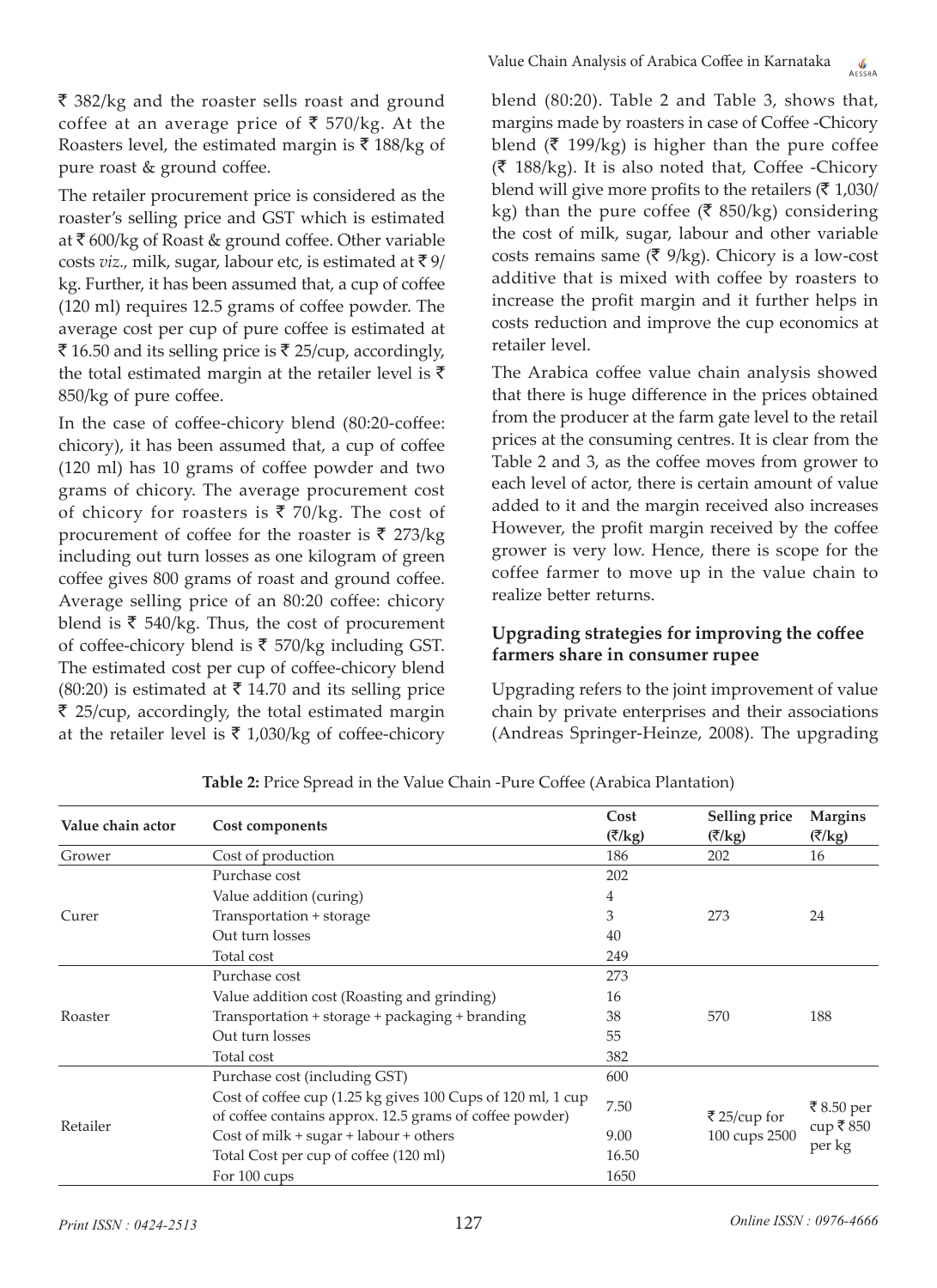

| <b>Value Chain</b><br>Actor | <b>Cost Components</b>                                                                                                                                                                                                                                                                                                                 | Cost<br>(₹/kg)             | <b>Selling Price</b><br>(₹/kg)          | <b>Margins</b><br>$(\overline{\zeta}/\mathrm{kg})$ |
|-----------------------------|----------------------------------------------------------------------------------------------------------------------------------------------------------------------------------------------------------------------------------------------------------------------------------------------------------------------------------------|----------------------------|-----------------------------------------|----------------------------------------------------|
| Grower                      | Cost of Production                                                                                                                                                                                                                                                                                                                     | 186                        | 202                                     | 16                                                 |
| Curer                       | Purchase cost<br>Value addition                                                                                                                                                                                                                                                                                                        |                            |                                         |                                                    |
|                             |                                                                                                                                                                                                                                                                                                                                        |                            |                                         |                                                    |
|                             | Transportation + Storage                                                                                                                                                                                                                                                                                                               | 3                          | 273                                     | 24                                                 |
|                             | Out turn losses                                                                                                                                                                                                                                                                                                                        | 40                         |                                         |                                                    |
|                             | <b>Total Cost</b>                                                                                                                                                                                                                                                                                                                      | 249                        |                                         |                                                    |
| Roaster                     | Purchase cost                                                                                                                                                                                                                                                                                                                          | 273                        |                                         |                                                    |
|                             | Value addition Cost+ Cost of Chicory ( $\bar{\tau}$ 70/kg)                                                                                                                                                                                                                                                                             | 30                         |                                         | 199                                                |
|                             | Transportation + Storage + Packaging + Branding                                                                                                                                                                                                                                                                                        | 38                         | 540                                     |                                                    |
|                             | <b>Total Cost</b>                                                                                                                                                                                                                                                                                                                      | 341                        |                                         |                                                    |
|                             | Purchase cost (including GST)                                                                                                                                                                                                                                                                                                          | 570                        |                                         |                                                    |
| Retailer                    | Cost of coffee cup (1 kg of coffee and 200 grams of Chicory gives 100<br>Cups of 120 ml coffee, 1 cup of coffee contains approx. 10 grams of<br>coffee powder and 2 grams of Chicory). Cost of Chicory per kg is ₹70<br>Cost of Milk + Sugar + miscellaneous including labour<br>Total Cost per cup of coffee (120 ml)<br>For 100 cups | 5.70<br>9<br>14.70<br>1470 | ₹ 25/cup for<br>100 cups 2500 ₹ 1030/Kg | ₹ 10.30 per cup                                    |

**Table 3:** Price Spread in the Value Chain -Coffee-Chicory blend (Arabica Plantation)

strategy involves specifying ways and means of improving the participating actors so that there is an overall improvement in efficiency, efficacy, competitiveness of value chain. The present study is focussing on upgrading strategies for the coffee farmers as the value chain analysis indicates coffee farmer share in the consumer rupee is too low. Upgrading can be defined as coffee farmers moving to higher value activities to increase value addition, capabilities and benefit from the production (ICO, 2020). In coffee value chain common upgrading activities are: (1) *Product upgrading*, which refers to quality enhancements that enable the coffee farmers to tap into the Gourmet or premium, specialty coffee segment (Moyer-lee and Prowse, 2012); (2) *Process upgrading*, which means increasing productivity (improved verities, Mechanization, good agricultural practices) and minimizing the per unit cost of production (Tian, Dietzenbacher, and Jong-A-Pin, 2019); (3) *Functional upgrading*, which requires assuming new roles, such as production of value added coffees *viz.,* Roast &Ground coffee, Instant coffee and ready-to drink coffee products (Li, Frederick, and Gereffi, 2019).

The study found ample opportunities for the coffee farmers to move up in the value chain and most of these efforts are individually motivated. Small number of the sample farmers (04) were found to engage in specialty coffee production by estate branding based on the place of origin, different methods of processing (e.g. honey processed coffee) *etc*. It was also witnessed that a couple of sample respondents were involved in production and marketing of organic coffee.

Few sample respondents (09) in the study area certified their farms with Voluntary Sustainable Standards *viz.,* UTZ, Rainforest Alliance and Fairtrade *etc*. During the survey, sample respondents were informed that, they are getting premiums for these differentiated coffees. Further, it was found that, one large coffee farmer was exporting their coffee directly without any intermediaries. However, all these efforts are specific to few farmers, with the majority of the farmers involved in the production of coffee for conventional commodity markets. During the survey, it was recorded that, although many smaller farmers interested in taking up specialty/differentiated coffee production and exporting their coffees directly but they do not have the capital to install Eco-pulper, curing unit and roasting machines, which is a challenge for small coffee growers.

Since, it is a challenge for individual small coffee grower to take up value addition activities on their own, a group of small growers can come together and organize themselves to form Farmer Producers Organization (FPO's) for benefitting from several governmental programmes, reduce cost through infrastructure sharing and increase profitability